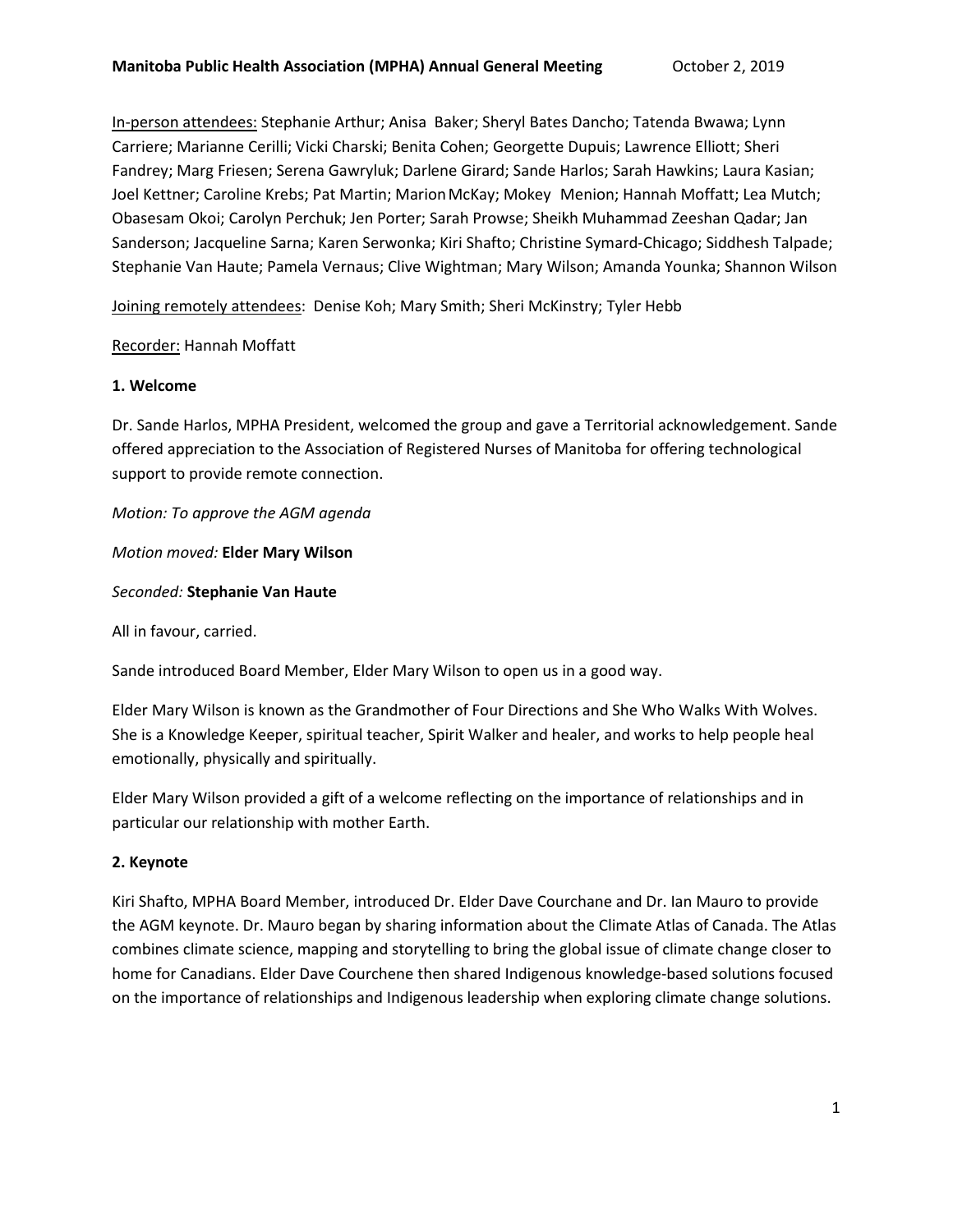### **3. Minutes**

In an effort to go paperless, Hannah Moffatt, MPHA Secretary, described how all AGM materials were circulated in advance by email to members.

### *Motion: To approve the October 3, 2018 AGM minutes*

*Motion moved:* **Sarah Hawkins**

*Seconded:* **Marion McKay**

All in favour, carried.

## **4. President's Report**

Dr. Sande Harlos presented the president's annual report (Appendix A). When she closed emphasizing that the organization is seeking volunteers noting the importance of working together - this is our public health community.

*Motion: To accept the President's report*

*Motion moved:* **Jan Sanderson**

*Seconded:* **Sheryl Bates Dancho**

All in favor, carried.

### **3. Financial Report**

Sande introduced Holly Banner, Director of Finance at Klinic. Sande offered a warm thank you to Klinic for their book keeping and finances. Holly presented MPHA's financial report. Klinic Community Health keeps MPHA's funds in trust.

| Manitoba Public Health Association – Funds in Trust |          |
|-----------------------------------------------------|----------|
| For the year ended December 31, 2018                |          |
| Funding:                                            |          |
| Membership fees                                     | 800.00   |
|                                                     |          |
|                                                     | 800.00   |
|                                                     |          |
| <b>Funds Disbursed:</b>                             |          |
| <b>Annual General Meeting</b>                       | 2,022.10 |
| Insurance                                           | 1,331.00 |
|                                                     |          |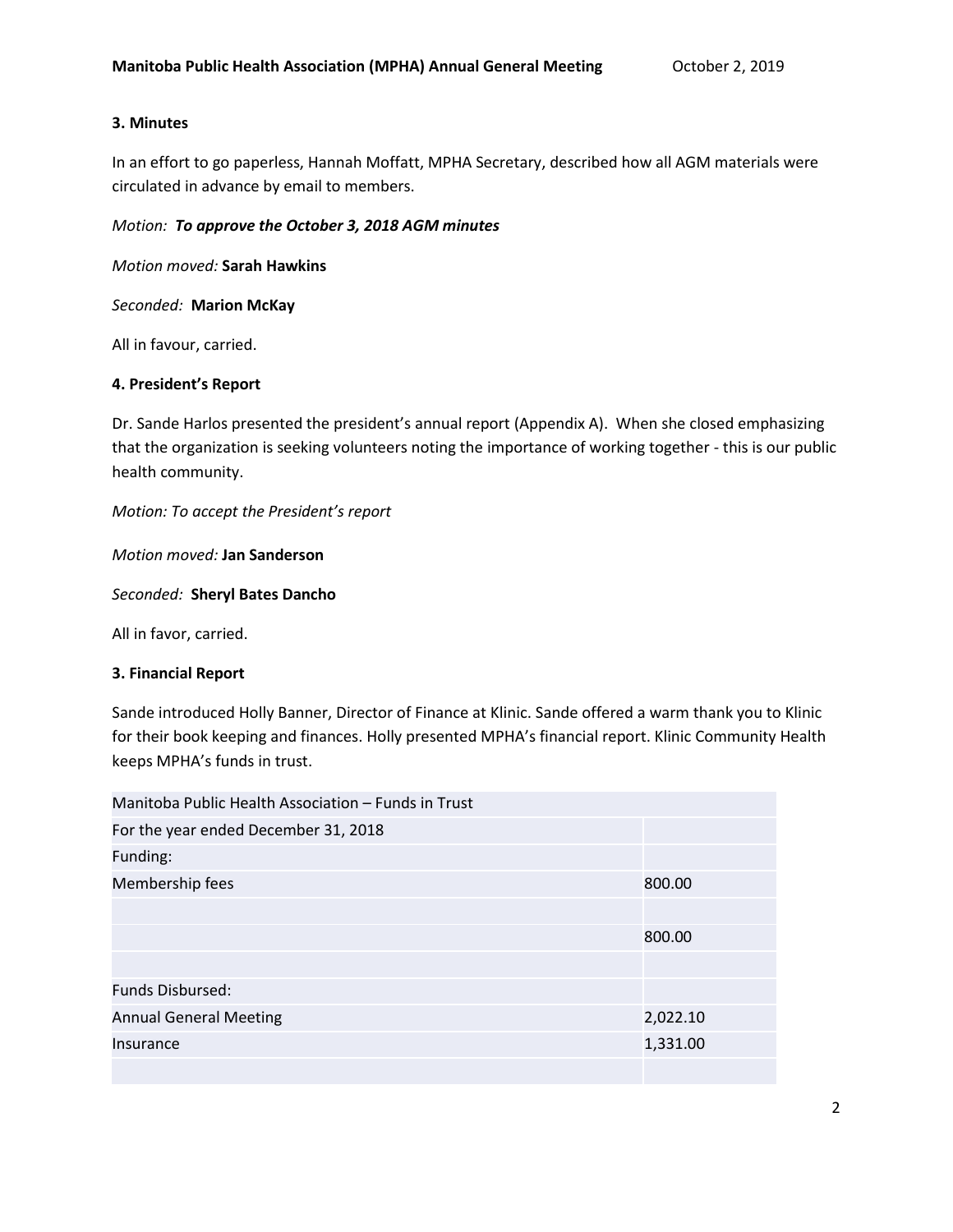|                                               | 3,353.10   |
|-----------------------------------------------|------------|
|                                               |            |
| Excess (deficiency) of revenues over expenses | (2,553.10) |
|                                               |            |
| Funds held in trust, beginning of year        | 12,835.93  |
|                                               |            |
| Funds held in trust, end of year              | 10,282.83  |
|                                               |            |
| Funds in trust at August 31, 2019             | 8,704.66   |

*Motion: To accept the financial report*

*Motion moved*: **Elder Mary Wilson**

*Second:* **Clive Wightman**

All in favor, carried.

#### **4. Membership Working Group**

Sarah Prowse, MPHA Treasurer, offered an update on MPHA membership.

Members have the option of a conjoint CPHA/MPHA membership. We have 29 CPHA/MPHA members. As Holly noted we have received dues from the CPHA/MPHA conjoint memberships. CPHA membership offers multiple benefits, including reduced conference registration fees.

In the last year we've had a fee amnesty on our MPHA memberships to increase our numbers while we build our infrastructure. As of earlier this week, we have 257 MPHA memberships collected during the fee amnesty. In the lead up to the AGM a few more members have been added. Starting later in October, a payment process for memberships will be available on our website. The process will include automatic reminder emails for members and an opportunity for rolling memberships throughout the year. Fees will remain \$40 for memberships and \$20 for student and retired members. Members can also contact to join if fees are a barrier to joining.

### **5. Advocacy Working Group**

Hannah Moffatt, MPHA Secretary, shared an update on the activities of the MPHA Advocacy Group. All members were invited to join the group via an email call for members. The group decided to prepare advocacy materials prior the provincial election. Topics and framing of public health issues were decided with guidance from the MPHA Board; with consideration of the topics being discussed in the lead up to the election and the expertise of the volunteers.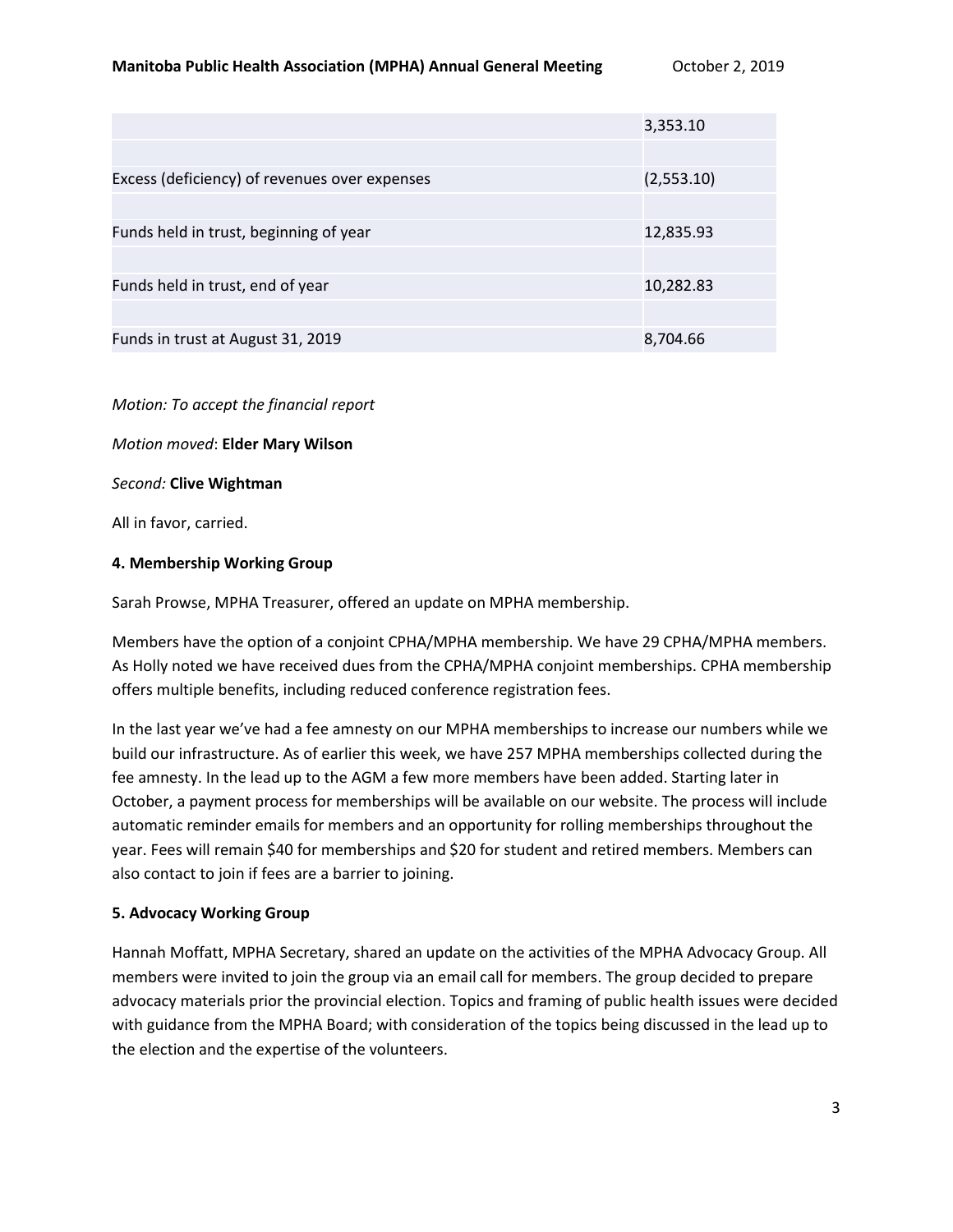Summaries of evidence and questions for candidates for five interrelated provincial policy issues were developed:

- Closing Gaps in Indigenous Health
- Early Childhood Development
- Climate Crisis
- Housing
- Poverty

Thanks to the expertise of a volunteer a very engaging website [\(https://manitobapha.ca/election2019/\)](https://manitobapha.ca/election2019/) was developed, along with shareable info-graphics with visuals, data and engaging tag lines. Members were encouraged to share the information with #vote4publichealth. MPHA partnered and aligned with many of the calls of action from other community groups and organizations. The campaign was successful in reaching many members and groups.

In the lead up to the federal election, the MPHA is aligning with the Canadian Public Health Association's federal election calls to action on eight priority policy areas:

- Basic income
- Climate change and human health crises
- Core housing need
- Decriminalization of personal use of psychoactive substances
- Early childhood education and care
- Funding public health
- Opioid crisis
- Racism and health

Members can find the CPHA materials online [\(https://www.cpha.ca/election-2019\)](https://www.cpha.ca/election-2019). The MPHA will be sharing the materials on social media using #PublicHealthMatters.

The advocacy group will start meeting again later this fall season. Members are welcome to join. Please contact [secretary@manitobapha.ca](mailto:secretary@manitobapha.ca) for more information.

# 6**. Incoming Board Nomination & Approval**

Sheryl Bates Dancho, MPHA Board Member described the process of incoming board nominations. As per the MPHA bylaws, a nominating committee was struck to develop a list of nominees for election or appointment. A call was put out to membership (via newsletter) to join the nominating committee, no members volunteered so the committee proceeded with four MPHA Board members: Sheryl Bates Dancho; Sande Harlos; Craig Ross and Jan Sanderson.

The nominating committee created a list of criteria to recruit a diverse board with a variety of interests and skills. A call was put out to the board and to the membership (via newsletter) for nominations of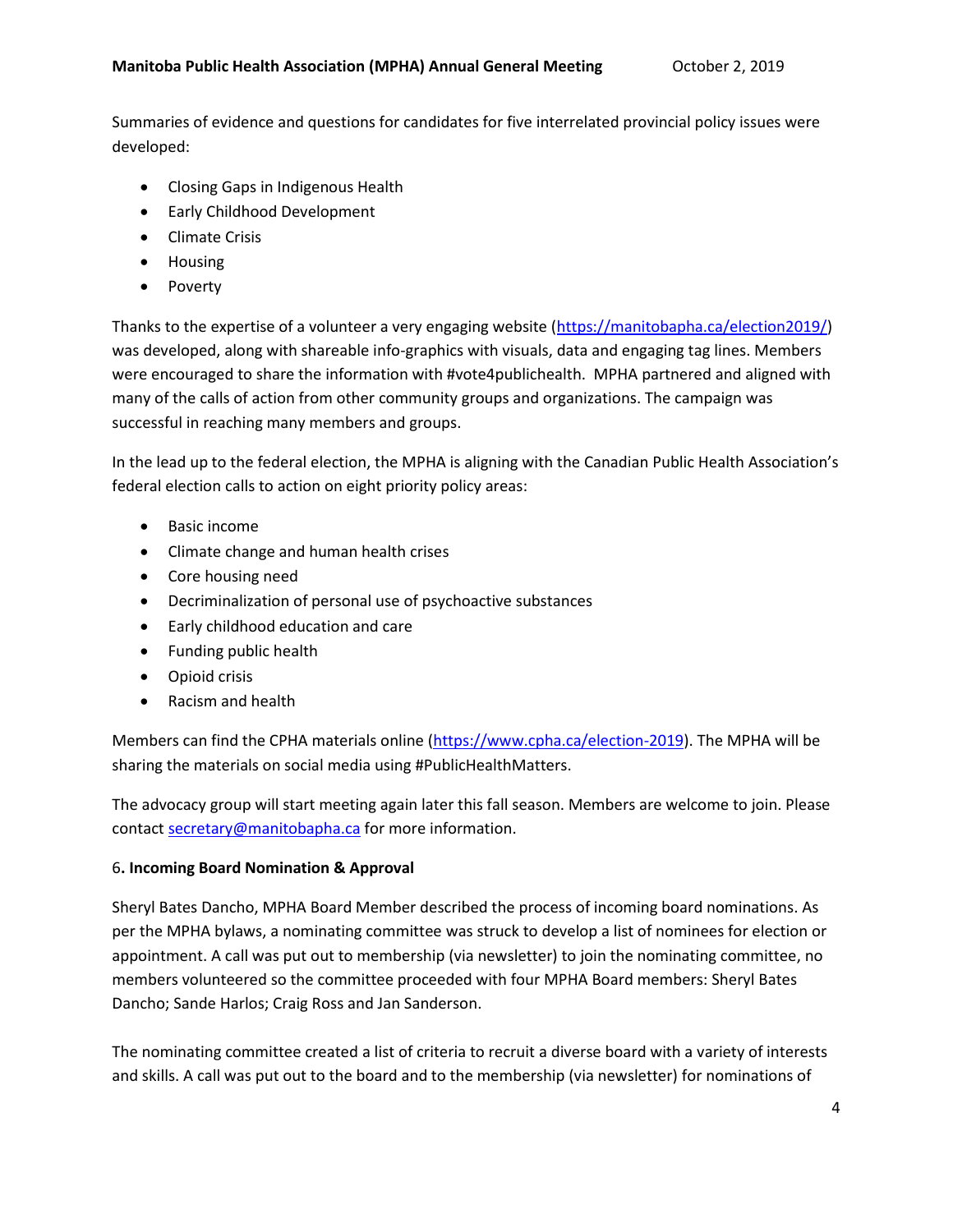individuals. Nominations were reviewed with a view to the willingness and skills to take on the various needed leadership roles that will move the association forward.

The nominating committee recommends:

- Stephanie Van Haute, President
- Hannah Moffatt, Secretary
- **•** Sarah Prowse, Treasurer
- Tatenda Bwawa, Member-at-large
- Sande Harlos, Member-at-large
- Sarah Hawkins, Member-at-large
- Pat Martin, Member-at-large
- Deb McPhail, Member-at-large
- Lea Mutch, Member-at-large
- Jan Sanderson, Member-at-large
- Pamela Vernaus, Member-at-large
- Mary Wilson, Member-at-large
- Shannon Wilson, Member-at-large
- Clive Wightman, Member-at-large

Returning MPHA Board members will continue for 1 year and new Board members will take on a 2 year term, with the except of Stephanie Van Haute, who will take on a 2 year term as President.

One person has tentatively accepted the nomination to join the MPHA's 15 person Board yet they wanted to discuss with another Board they are committed to. If it works out, this person will join the MPHA Board by board member appointment for 1 year, as per the bylaws.

*Motion*: To approve the slate of nominees for executive board members and members-at-large as recommended by the nominating committee

#### *Motion moved:* **Dr. Joel Kettner**

#### *Second*: **Lynn Carriere**

All in favor, carried.

### **7. Remarks from Chief Provincial Public Health Officer**

Dr. Brent Roussin thanked the MPHA for the invitation to speak and thanked the elders for sharing their wisdom. Dr. Roussin is in a new role and still excited about it. He started as a family physician and took a course on the economics of healthcare and learned about the social determinants of health, which peaked his interest in public health.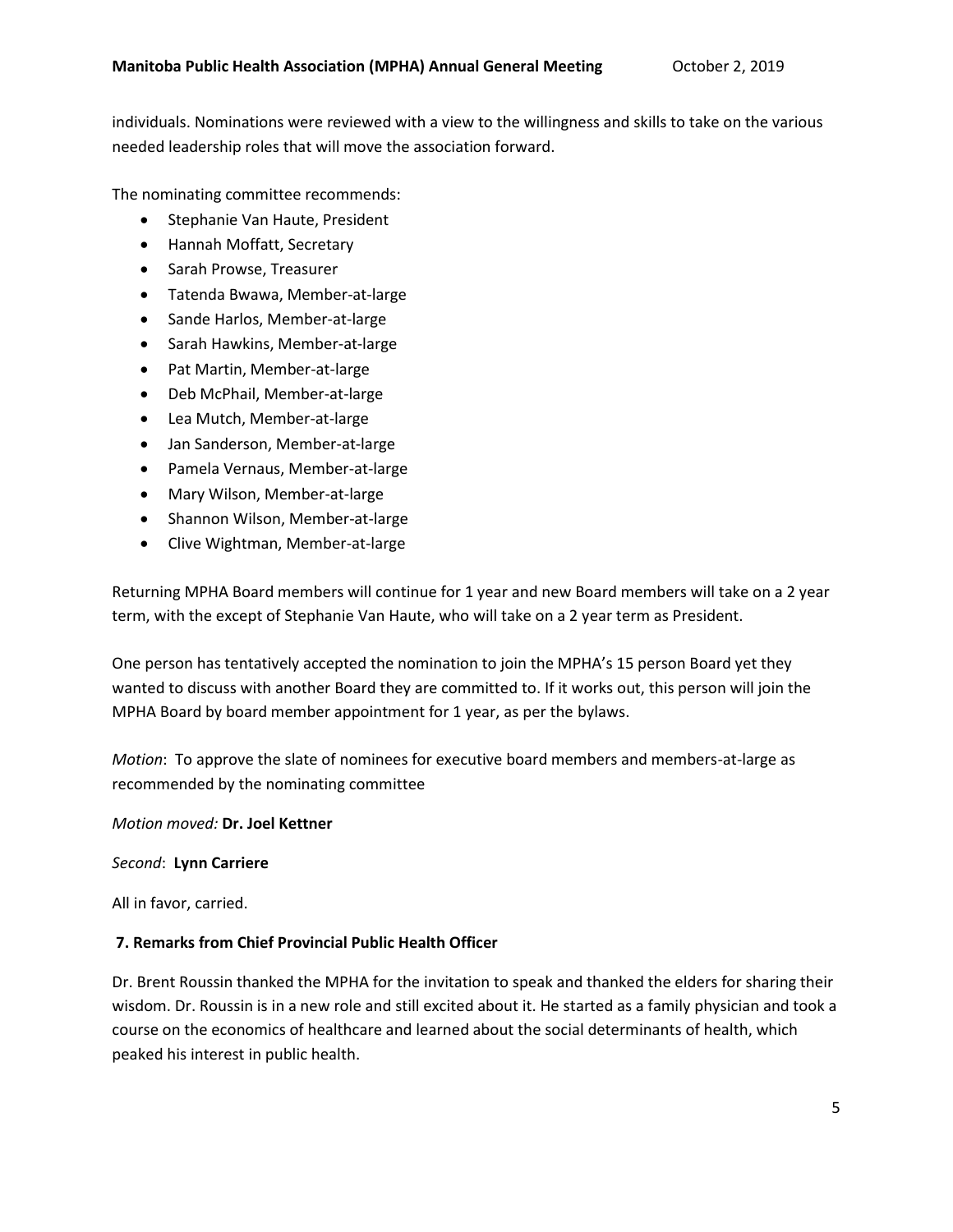Dr. Roussin spoke about the opportunity for public health in this time of healthcare system transformation. He mentioned how the Peachy Report makes reference to how no one outside of public health knows what public health is and how there is opportunity to be more visible and offer our valueadd. The public health association is well positioned to support that change.

Dr. Roussin spoke about the importance of protecting and promoting the health of Manitobans and working together to close health gaps. Closing Indigenous health gaps will require leadership and influence to work together on Manitoba's The Path to Reconciliation Act. The next Chief Public Health Officer's report will focus on harmful substances and the need to reduce stigma.

Dr. Roussin closed by thanking the association and noting he looked forward to listening and learning together.

### **8. Remarks from the Canadian Public Health Association**

Dr. Benita Cohen, Chair-elect of the Canadian Public Health Association shared remarks from the CPHA. She apologized for arriving late and missing the blessing from Elder Mary Wilson. Benita offered kudos to Mary's involvement in the Board to provide year-round guidance. The new MPHA mission, vision and values offer the group a strong foundation and the two-eyed seeing approach is outstanding. The CPHA Board and Directors and Executive Director are so pleased about MPHA's revitalization.

As mentioned previously the CPHA is currently sharing evidence and questions for candidates on eight priority policy areas in the lead up to the federal election. The election materials can be found at: [https://www.cpha.ca/election-2019.](https://www.cpha.ca/election-2019)

Since the last MPHA AGM in October 2018, the CPHA has released three position statements:

- Position statement on [Racism and Public Health](https://www.cpha.ca/racism-and-public-health)
- Position statement on [Children's Unstructured Play](https://www.cpha.ca/childrens-unstructured-play)
- Position statement on: [Public Health in the Context of Health System Renewal in Canada](https://www.cpha.ca/public-health-context-health-system-renewal-canada)

Another position statement will be released later this week, [Climate Change and Human Health.](https://www.cpha.ca/climate-change-and-human-health)

In May of 2018, the CPHA established an Indigenous Relations Advisory Committee to define and describe the Association's roles and responsibilities with respect to meaningful reconciliation with Indigenous Peoples in Canada. The Advisory Committee has developed a CPHA Policy on Indigenous Relations and Reconciliation (approved by the Board last week) and will now become a permanent Indigenous Advisory Council as part of CPHA's governance structure (i.e., a standing committee).

CPHA's annual conference is happening in Winnipeg April 28 to 30, 2020. Public Health 2020 is the national conference where public health professionals, researchers, policy-makers, academics, students and trainees come together to strengthen efforts to improve health and well-being. CPHA has opened a call for abstracts, due Nov 7<sup>th</sup>. For more information: [https://www.cpha.ca/publichealth2020.](https://www.cpha.ca/publichealth2020)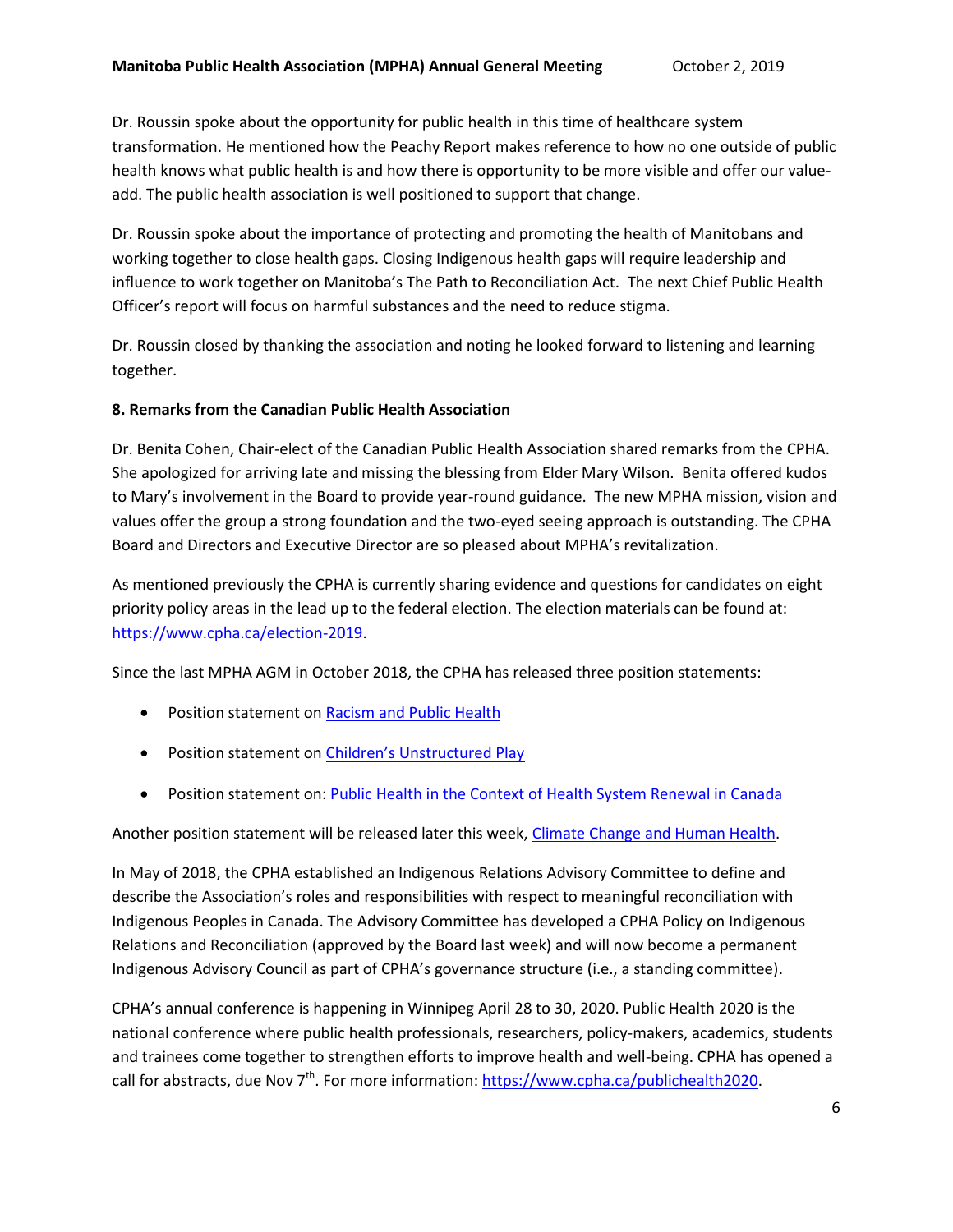### **9. Remarks from the Incoming Present & Closing Reflections**

Incoming president, Stephanie Van Haute provided closing remarks. She shared her appreciation for the work done by the interim board over the past year. Reflecting on the new vision statement, Community rooted in equity, growing in balance. Describing how MPHA is, in its own way, a community; one that is growing. We face many public health challenges. There are many activities coming up like Public Health 2020. It is my hope as a community that we come together to discuss public health – and to strengthen relationships. The Board is eager to collaborating with you in committee work, community work and fundraising. We need your voice and your passion. Please contact us to offer your support.

Stephanie invited Elder Mary Wilson to close us off in a good way.

*Motion: To adjourn the 2019 MPHA AGM. Motion to adjourn:* **Dr. Sande Harlos** *Second:* **Marion McKay** All in favor, carried.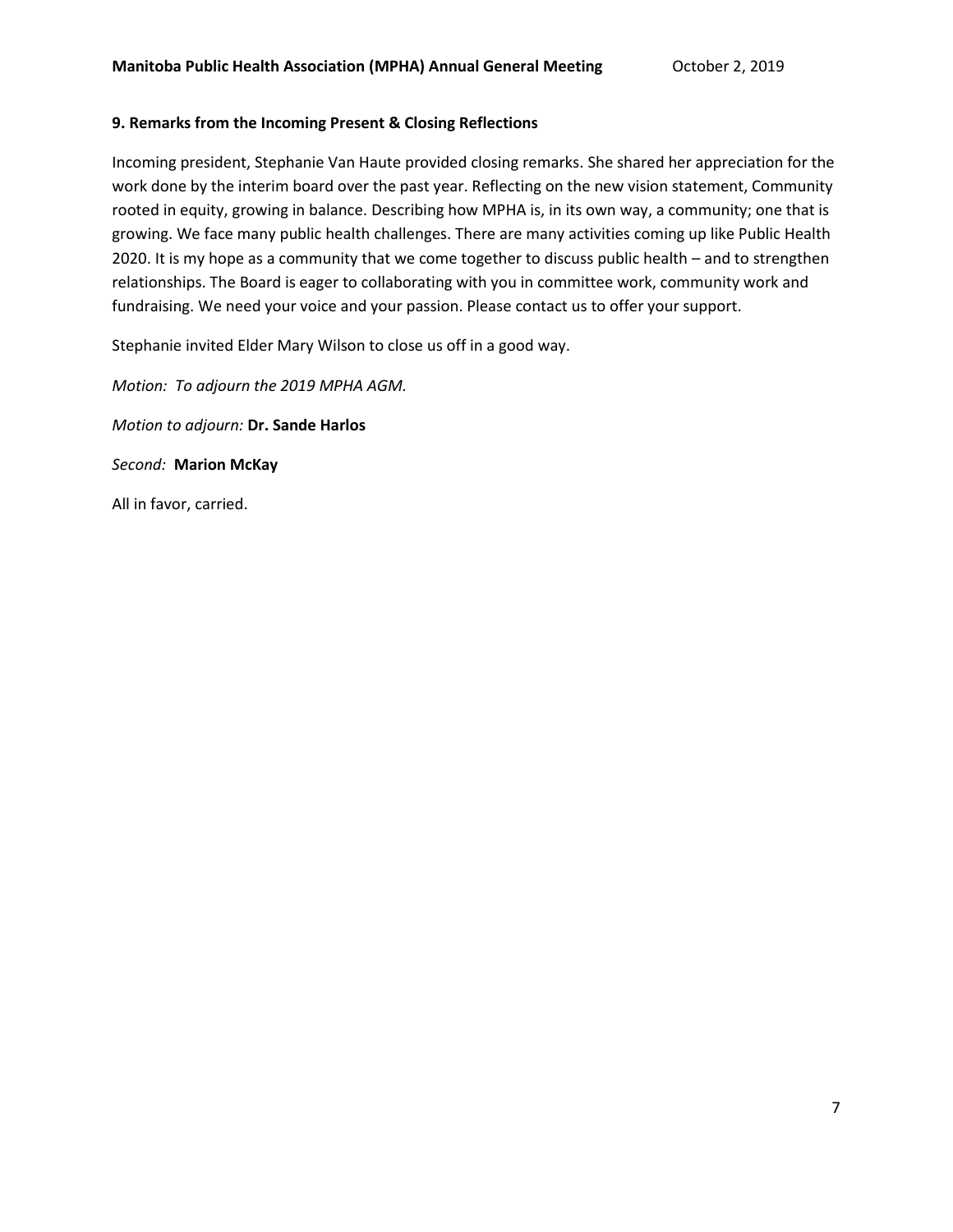# **Appendix A:** MPHA President's Report October 2019- Sande Harlos, outgoing president

This past year since the October 2, 2018 AGM has been one of rebuilding with some key accomplishments in both infrastructure and public health action. The board met monthly and held an all-day planning meeting in January. Additionally, six committees were active, most of which included MPHA members as well as board members. Members are welcome (and needed) on all committees.

- Website development
- Member communications
- Summer school planning
- Advocacy (including elections)
- Nominating
- Membership management

MPHA participated in the Canadian Network of Public Health Associations and is contributing to planning the CPHA conference 2020 which will be held in Winnipeg April 28-30, 2020.

Some of the key accomplishments include updated Vision, Mission and Value statements and a website. The website is notable in that it was entirely developed by volunteer effort with many thanks to the website committee led by Kiri Shafto and Tyler Hebb. Particular recognition with deep appreciation goes to Sarah Hawkins who volunteered her time, creativity and skills to create the website. In addition to the website, MPHA also is active on Facebook and Twitter.

The Vision, Mission and Values were developed with determination to utilize both western and Indigenous ways of seeing and thinking. While no statements are perfect, we are very proud how these statements describe our sense of purpose, values and identity. This now provides a foundation for determining our actions as we move forward.

Now that we have a website, we are able to develop the capacity for online memberships sign up (including fee payment) as well as membership management. Membership sign up and renewals will be added to the website shortly.

Additionally, we have re-activated our name and are in the process of reinstating incorporation status. There have been regular e-newsletter communications with members throughout the year.

Having a functional website also provides a focal point for advocacy efforts. The advocacy committee led the creation of web-based provincial election advocacy content. The promotion of CPHA's advocacy content for the federal election is ongoing. The MPHA was also able to support and promote the advocacy efforts of other groups.

Another success this past year was undertaking public health professional development by offering summer school in partnership with the Public Health Association of BC and partners. There were 52 participants- most in Winnipeg, but also some in Brandon and Dauphin. Of the 25 people who completed evaluations, 56% rated their experience as good and 32% as neutral.